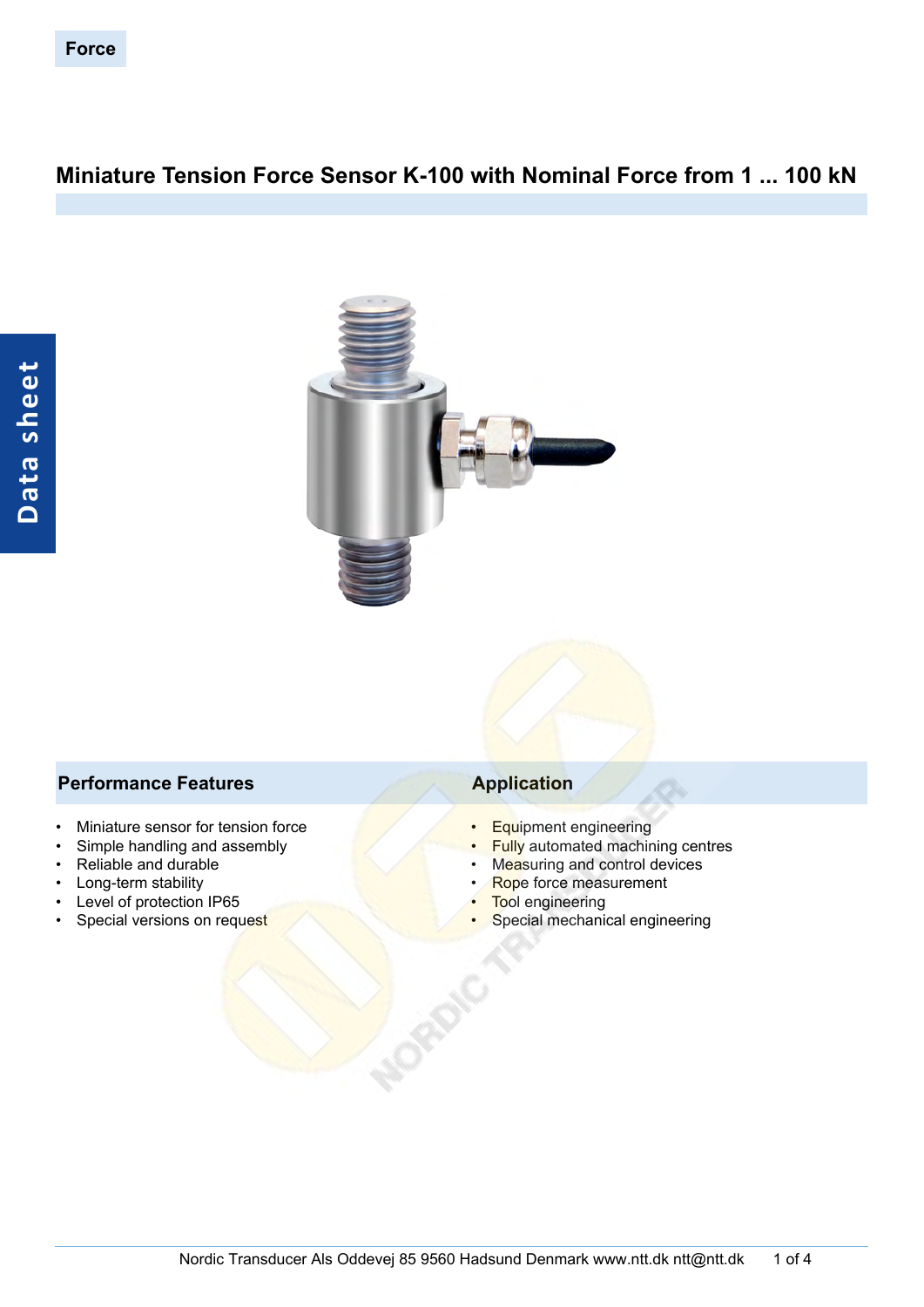## **Dimensions of K-100 in mm**



| Article-No. |                           |    | Weight |                 |      |    |      |  |  |
|-------------|---------------------------|----|--------|-----------------|------|----|------|--|--|
|             | <b>Nominal Force [kN]</b> | В  | ØD     | G               | Κ    |    | [kg] |  |  |
| 100120      |                           | 8  | 14     | M5              | 17.5 | 35 |      |  |  |
| 100121      | ົ                         | 8  | 14     | M <sub>5</sub>  | 17.5 | 35 | 0.1  |  |  |
| 100122      | 5                         | 8  | 14     | M8              | 17.5 | 35 |      |  |  |
| 100123      | 10                        | 10 | 18     | M <sub>10</sub> | 20   | 40 | 0.2  |  |  |
| 100124      | 20                        | 12 | 24     | M <sub>12</sub> | 22.5 | 45 |      |  |  |
| 100125      | 50                        | 15 | 29     | M <sub>16</sub> | 25   | 50 | 0.3  |  |  |
| 104419      | 100                       | 20 | 35     | M24x2           | 35   | 70 | 0.4  |  |  |

# **Pin Connection**

| <b>Electrical connection</b> |             |
|------------------------------|-------------|
| Excitation (-)               | green       |
| Excitation (+)               | brown       |
| Signal $(+)$                 | yellow      |
| Signal (-)                   | white       |
| Control signal (option)      | grey        |
| Shield                       | shield<br>₩ |

ONCI TO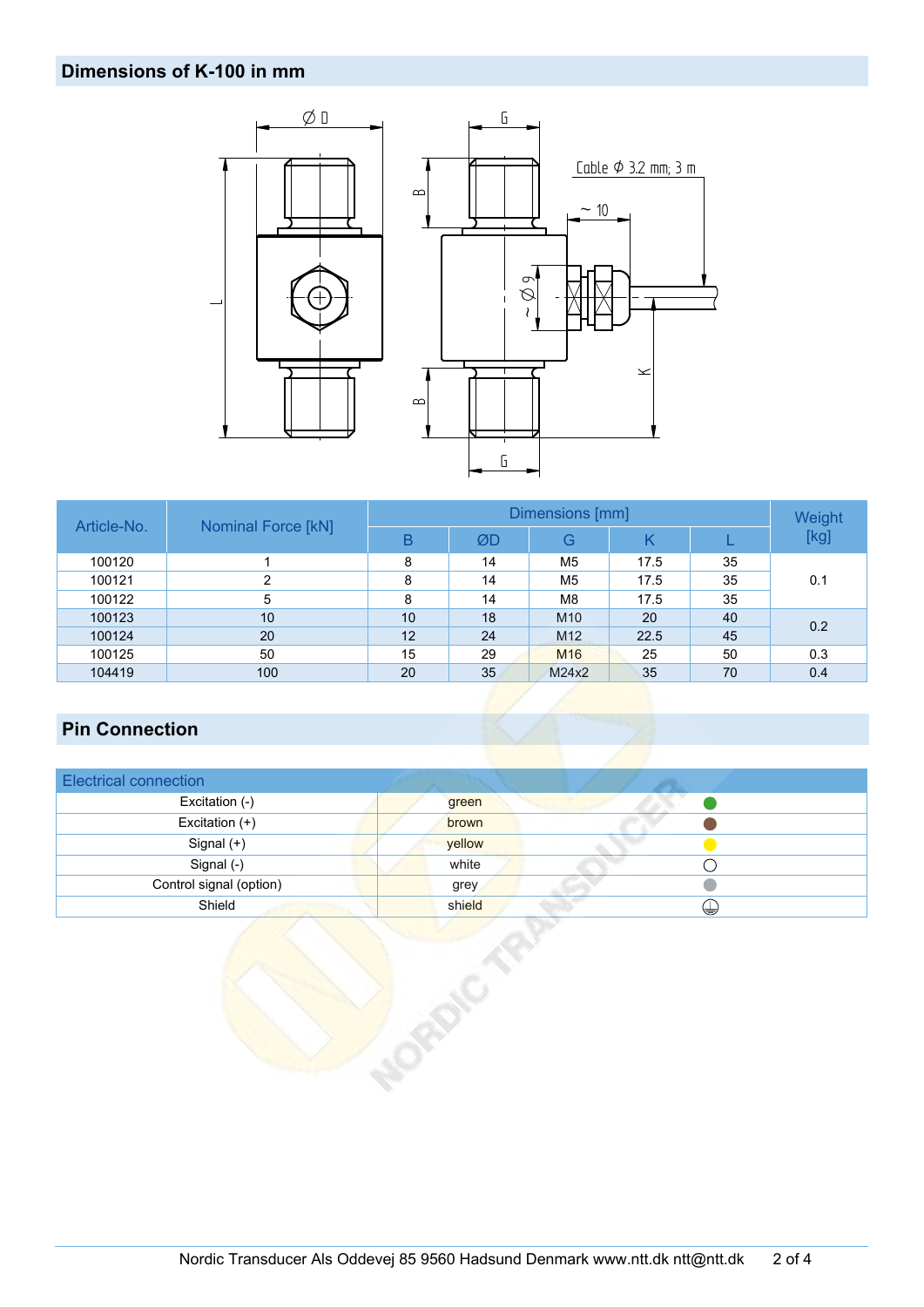## **Technical Data acc. to VDI/VDE/DKD 2638**

| <b>Miniature Tension Force Sensor K-100</b>                      |                            |                  |                     |   |                                    |    |    |     |  |
|------------------------------------------------------------------|----------------------------|------------------|---------------------|---|------------------------------------|----|----|-----|--|
| Nominal force Fnom                                               | kN                         | 1                | 2                   | 5 | 10                                 | 20 | 50 | 100 |  |
| Accuracy class                                                   | $%F_{nom}$                 | 0.3              |                     |   |                                    |    |    |     |  |
| Rel. repeatability error in unchanged mounting position $b_{r0}$ | % F <sub>nom</sub>         | 0.1              |                     |   |                                    |    |    |     |  |
| Relative creep                                                   | % $F_{\text{nom}}$ /30 min | $±0.1$           |                     |   |                                    |    |    |     |  |
| Rated characteristic value C <sub>nom</sub>                      | mV/V                       | $1.00 + 15%$     |                     |   |                                    |    |    |     |  |
| Input/output resistance Re/Ra                                    | Ω                          | 350              |                     |   |                                    |    |    |     |  |
| Insulation resistance Ris                                        | Ω                          | $>2*10^9$        |                     |   |                                    |    |    |     |  |
| Rated range of excitation voltage B <sub>U, nom</sub>            | $\vee$                     |                  | 2  12 [≤5 kN; 2  6] |   |                                    |    |    |     |  |
| Electrical connection                                            |                            |                  |                     |   | Cable, PURS, 3 m with free strands |    |    |     |  |
| Reference temperature Tref                                       | $^{\circ}C$                | 23               |                     |   |                                    |    |    |     |  |
| Rated temperature range $B_{T, nom}$                             | $^{\circ}C$                | $-1070$          |                     |   |                                    |    |    |     |  |
| Operating temperature range $B_{T, G}$                           | $^{\circ}C$                | $-3080$          |                     |   |                                    |    |    |     |  |
| Storage temperature range $B_{T, S}$                             | $^{\circ}C$                | $-5095$          |                     |   |                                    |    |    |     |  |
| Temperature effect on zero signal TK <sub>0</sub>                | % $F_{\text{nom}}$ /10 K   | ±0.2             |                     |   |                                    |    |    |     |  |
| Temperature effect on characteristic value TK <sub>C</sub>       | % F <sub>nom</sub> /10 K   | ±0.2             |                     |   |                                    |    |    |     |  |
| Maximum operating force $F_G$                                    | $%F_{nom}$                 | 130              |                     |   |                                    |    |    |     |  |
| Force limit $F_1$                                                | $%F_{nom}$                 | 150              |                     |   |                                    |    |    |     |  |
| Breaking force F <sub>B</sub>                                    | $%F_{nom}$                 | >300             |                     |   |                                    |    |    |     |  |
| Permissible oscillation stress Frb                               | $%F_{nom}$                 | 70               |                     |   |                                    |    |    |     |  |
| Rated displacement Snom                                          | mm                         | < 0.1            |                     |   |                                    |    |    |     |  |
| Material measuring body                                          |                            | Stainless steel  |                     |   |                                    |    |    |     |  |
| Material housing                                                 |                            | Aluminum         |                     |   |                                    |    |    |     |  |
| Level of protection                                              |                            | IP <sub>65</sub> |                     |   |                                    |    |    |     |  |

# **Options**

| Article-No. | <b>Description</b>             |                         |
|-------------|--------------------------------|-------------------------|
| 100218      | Control signal                 | 100 % $F_{\text{nom}}$  |
| 100896      | Nominal sensitivity adjustment |                         |
| 42828       | Extended temperature range     | -30 °C  100 °C [≥20 kN] |
| 42829       | Extended temperature range     | -30 °C  120 °C [≥20 kN] |
| 42830       | Extended temperature range     | -40 °C  150 °C [≥20 kN] |
| 103954      | Calibration in kg or t         |                         |
| 107592      | 6-wire connection              |                         |

# **Calibrations**

|        | Article-No. Description                                            |            |
|--------|--------------------------------------------------------------------|------------|
| 400628 | Linearity diagram in accordance to factory standard                | 25 % steps |
| 400170 | Linearity diagram in accordance to factory standard                | 10% steps  |
| 400960 | Proprietary calibration acc. to DIN EN ISO 376 and DAkkS-DKD-R 3-3 | 3 steps    |
| 400652 | Proprietary calibration acc. to DIN EN ISO 376 and DAkkS-DKD-R 3-3 | 5 steps    |
| 400640 | Proprietary calibration acc. to DIN EN ISO 376 and DAkkS-DKD-R 3-3 | 8 steps    |
|        | DAkkS-Calibration / Standard on request                            |            |